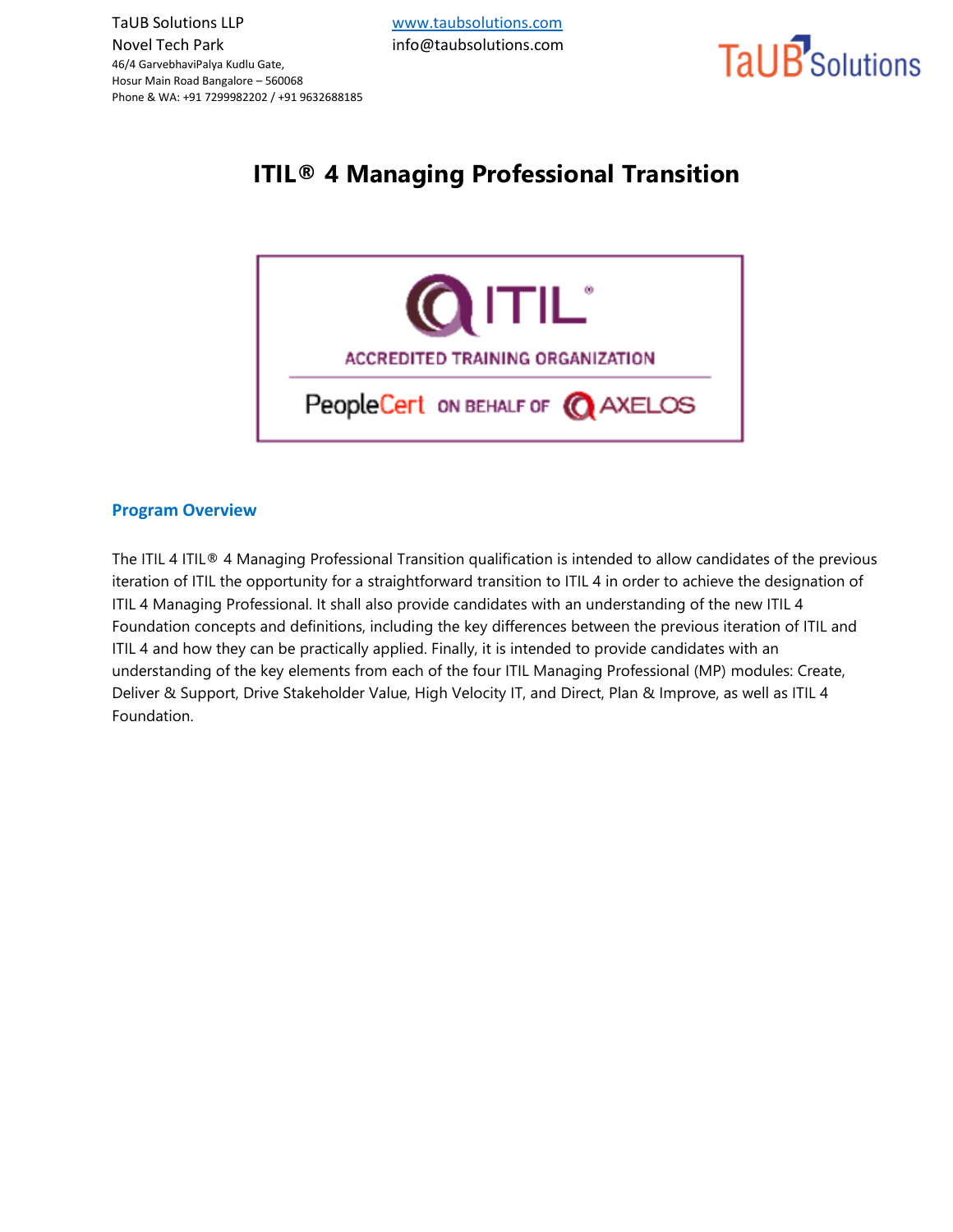46/4 GarvebhaviPalya Kudlu Gate, Hosur Main Road Bangalore – 560068 Phone & WA: +91 7299982202 / +91 9632688185

# TaUB<sup>'</sup>Solutions



## **Training Objective**

At the end of this new two-day course, attendees will understand the following:

The purpose of the ITIL 4 Managing Professional Transition Examination is to assess whether the candidate can demonstrate sufficient understanding and practical application of the concepts covered in the following ITIL 4 Core publications to be awarded the designation ITIL 4 Managing Professional:

- ITIL 4 Foundation: to introduce readers to the management of modern IT-enabled services, to provide them with an understanding of the common language and key concepts
- Create, Deliver and Support (CDS): to provide the candidate with an understanding on how to integrate different value streams and activities to create, deliver and support IT-enabled products and services, and relevant practices, methods and tools
- Drive Stakeholder Value (DSV): to provide the candidate with an understanding of all types of engagement and interactions between a service provider and their customers, users, suppliers and partners, including key CX, UX and journey mapping concepts
- High Velocity IT (HVIT): to provide the candidate with an understanding of the ways in which digital organizations and digital operating models function in high velocity environments
- Direct, Plan and Improve (DPI): to provide the candidate with the practical skills necessary to create a 'learning and improving' IT organization, with a strong and effective strategic direction.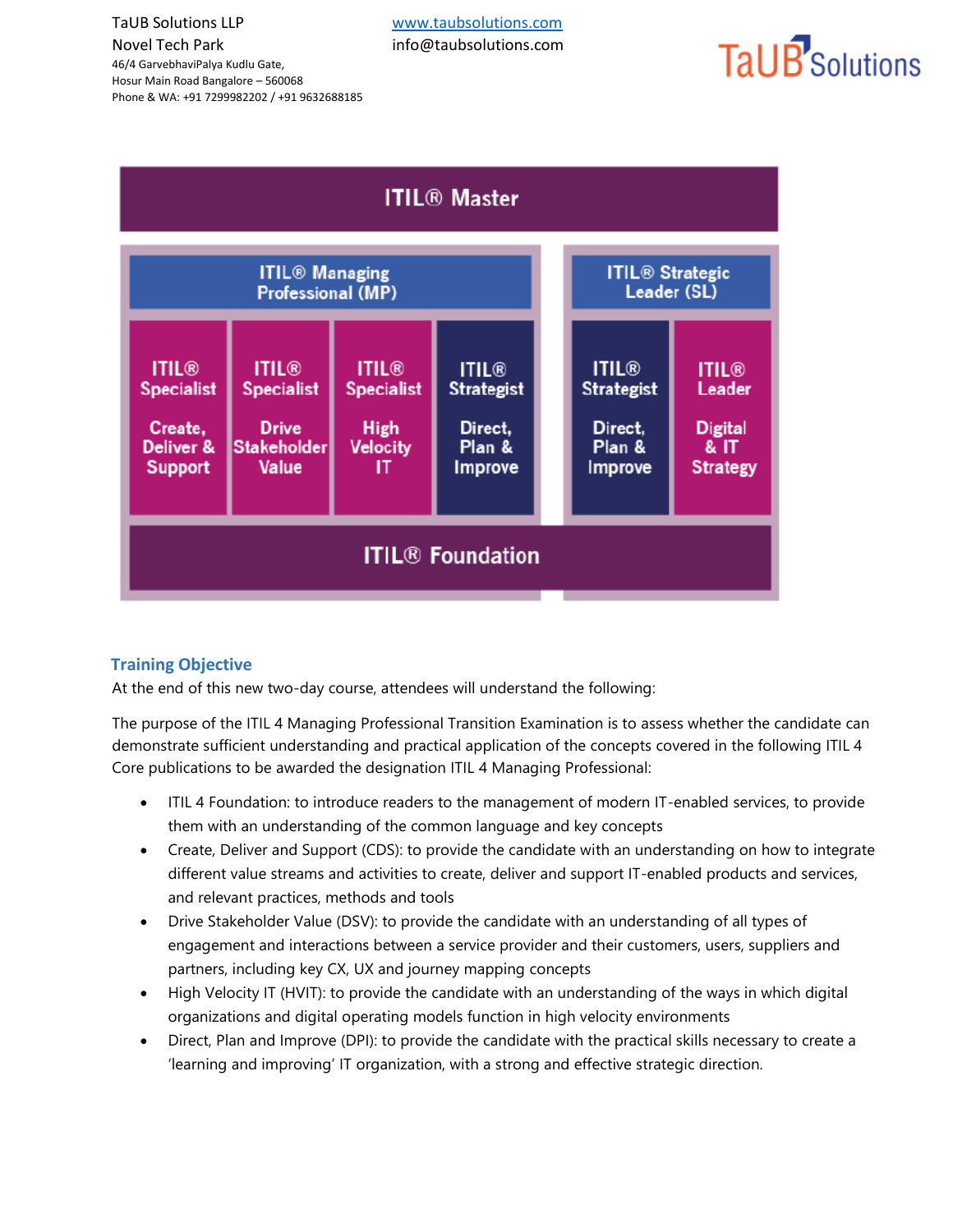# TaUB<sup>'</sup>Solutions

### **Agenda and Outline**

#### **ITIL 4 Foundation**

- **■** Understand the key concepts of service management
- Understand how the ITIL guiding principles can help an organization to adopt and adapt service management
- Understand the four dimensions of service management
- Understand the purpose and components of the ITIL service value system
- **■** Understand the activities of the service value chain, and how they interconnect

#### **CREATE, DELIVER AND SUPPORT**

- Understand how to plan and build a service value stream to create, deliver, and support services
- Know how relevant ITIL practices contribute to the creation, delivery and support across the SVS and value streams
- Know how to create, deliver and support services

#### **DRIVE STAKEHOLDER VALUE**

- **■** Understand how customer journeys are designed
- Know how to foster stakeholder relationships
- Know how to shape demand and define service offerings
- Know how to onboard and offboard customers and users
- **EXECT** Know how to act together to ensure continual value co-creation (service consumption / provisioning)
- Know how to realize and validate service value